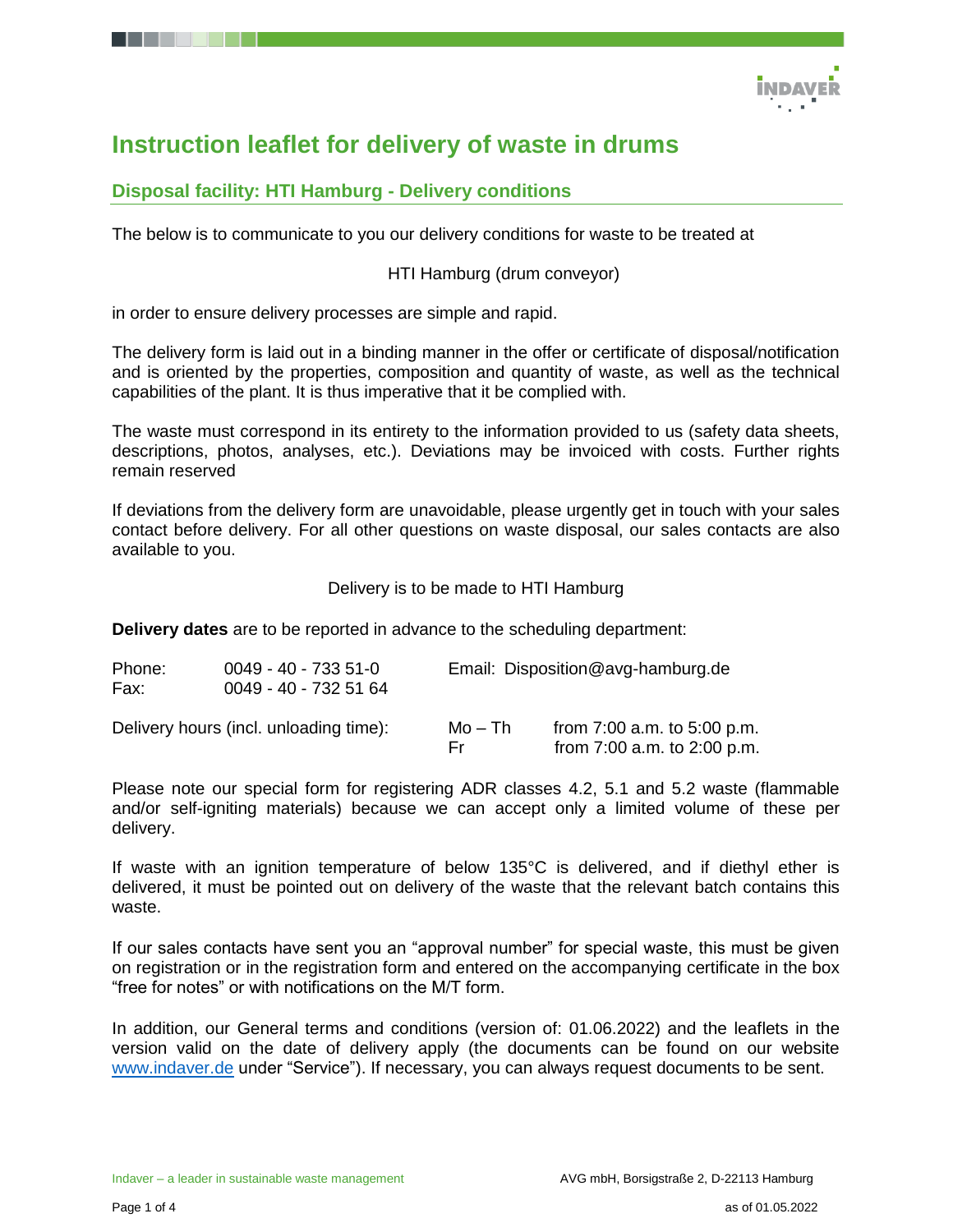

## 1. Definition

Waste in drums within the meaning of this information leaflet is solid, liquid and pasty waste from industry, commerce, collection and hazardous collections (e.g. varnishes, paints, solvents, resins, adhesives, chemicals, etc.)

## 2. Delivery form

- Drums and barrels up to 220 l in size
- This is consistency-dependent: clamping ring lid drums must be used for solid to paste-like waste and bunghole drums or drums with plastic screw seals for liquid waste.
- The following basic dimensions can be applied:
	- drums up to 30 l:

|           | • Width and length:  | $max. 38 cm$ min. 20 cm |              |
|-----------|----------------------|-------------------------|--------------|
|           | $\bullet$ Height:    | max. 50 cm  min. 20 cm  |              |
|           | Weight:<br>$\bullet$ | max. 30 kg              | min. $10$ kg |
| $\bullet$ | drums $>$ 30 l:      |                         |              |
|           | Diameter:            | max. 60 cm              |              |
|           | Height:              | min. 58 cm              | max. 100 cm  |

- Weight: max. 250 kg
- All drums and barrels must be tightly closed, clean on the outside, intact, approved and suitable for the contents.
- Every drum/barrel must be clearly, visibly and permanently labelled with the following information:
	- Producer • EWC code.
		- Hazardous substance labelling as per GHS/CLP
	- Type of waste/if needed, Approval number
- Correct ADR labels

- Notification No.
- Any extraneous lettering or inapplicable hazard labels are to be removed
- The drums and barrels are to be delivered on fully intact, stable, standard wooden pallets. Secure adequately to ensure hazard-free unloading and handling. Stacked height max. 1 m (2 layers of 30 l drums).
- Drums and barrels cannot be delivered in ASP containers.
- Each pallet may only hold drums/barrels of the same size and notification.
- The delivery must be made using vehicles that allow hazard-free unloading by forklift (no delivery in roll-off containers or skips). At AVG, the deliverer must provide the pallets to the unloading area.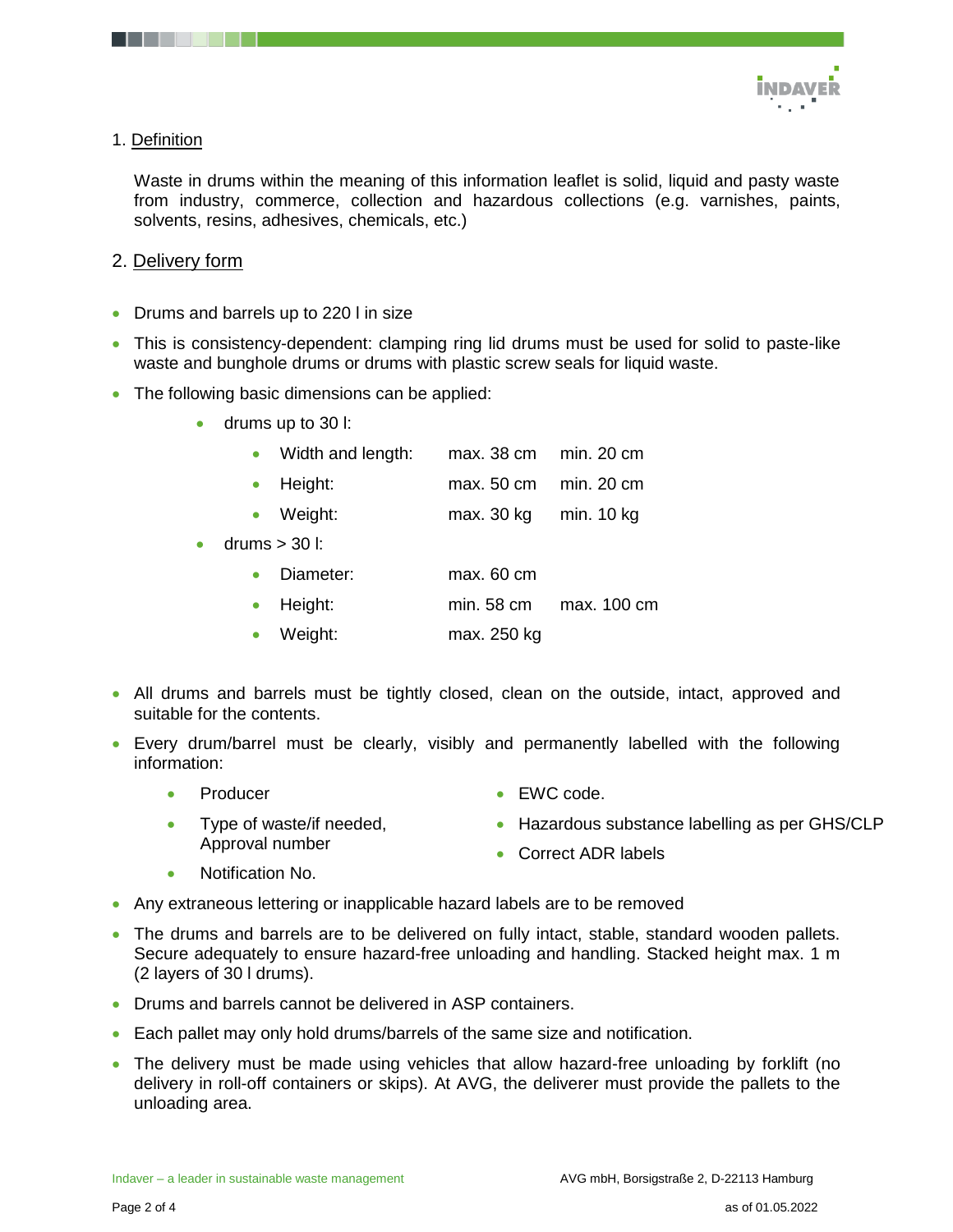

- For technical reasons, rolling hoop drums and barrels with side bungs cannot be accepted.
- Special shapes and deviating dimensions should be cleared first by your sales contact.
- Waste with an ignition temperature below 135°C and diethyl ether must be placed on pallets holding other waste in such a way that the substances can easily be sorted out.
- Every drum/barrel may hold max. 100 l of free liquid and max. 100 kg dust

## 3. Criteria for waste in drums

#### General conditions of acceptance

The composition of all of the waste must correspond to the criteria on the certificate of disposal or the notification (or as applicable, the sample provided to us)

#### Basic chemical qualities

If not otherwise agreed in the offer/certificate of disposal, the following basic qualities apply (parameters not listed must be queried separately):

| • Chlorine:                                   | $\leq$ 2                  | $Wt.$ %     |
|-----------------------------------------------|---------------------------|-------------|
| • Bromine:                                    | < 0.2                     | Wt.%        |
| • Iodine:                                     | < 0.01                    | $Wt.$ %     |
| • Fluorine:                                   | < 0.1                     | $Wt.$ %     |
| • Sulphur:                                    | < 1                       | Wt.%        |
| • Phosphorus:                                 | < 1                       | $Wt.$ %     |
| • Mercury:                                    | < 50                      | mg/kg       |
| • Arsenic, cadmium, thallium (total):         | < 100                     | mg/kg       |
| • Heavy metals (total)                        | < 0.5                     | $Wt.$ %     |
| (Ni, Cu, Te, Se, Sb, Be, Pb, Cr, Sn, V)       |                           |             |
| $\bullet$ Zinc:                               | 1 >                       | $Wt.$ %     |
| • Molybdenum:                                 | < 500                     | mg/kg       |
| • Sodium/potassium/lithium/magnesium (total): | < 5                       | $Wt.\%$     |
| • Organosilicon:                              | < 0.3                     | $Wt.$ %     |
| • PCB and PCT (to DIN):                       | < 10                      | mg/kg       |
| • Calorific value limits:                     | 0 - 15 MJ/kg              | max. 250 kg |
|                                               | 15 - 20 MJ/kg max. 100 kg |             |
|                                               | 20 - 30 MJ/kg max. 50 kg  |             |
|                                               | $>$ 30 MJ/kg              | max. 30 kg  |